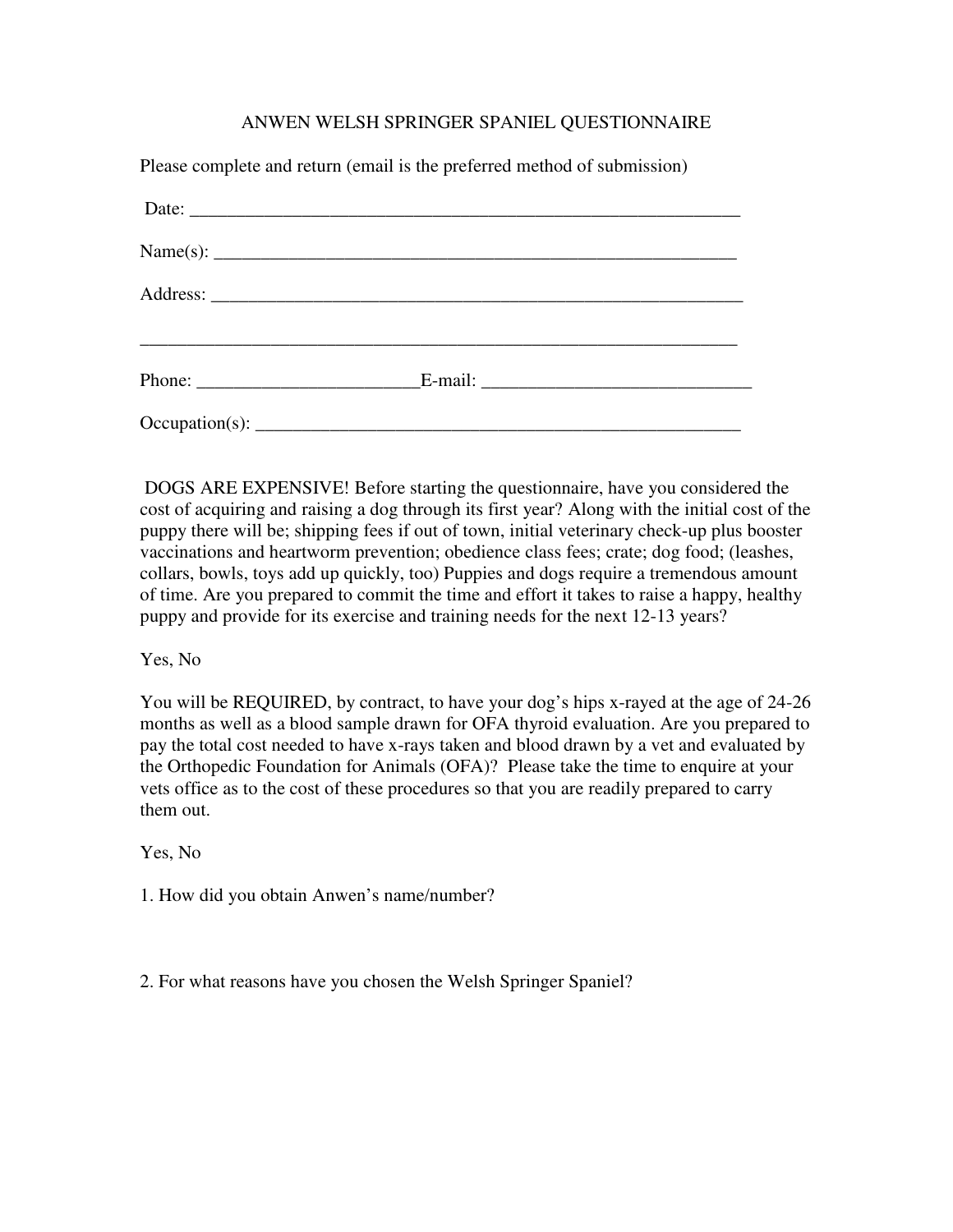3a. For what purpose do you want a dog? (Circle as many as apply.)

Pet Companion / Hunting / Obedience / Show-Breeding / Agility

Other

3b. Have you considered the amount of time that a puppy requires in order to develop into a happy, healthy member of the family (daily housetraining, daily play time, daily exercise time, puppy kindergarten training classes, obedience classes and daily obedience training, etc.)

Yes, No

4. Gender desired (circle one): Male / Female

Would you be interested in a pup of the opposite sex if your first choice is not available?

Yes, No

5. Describe the composition of the family with whom the dog will live. (Husband, wife, children--please include their ages and gender. Are you planning more children? When?)

Are any of the family members reserved or afraid of dogs? If so, who?

6. Describe your living arrangements: (single home, duplex, condo, apartment, etc.)

7. What kind of fencing do you have? How tall is it?

8. How do you plan to exercise your dog?

9. Where will your dog go to eliminate? How do you plan to clean up after the dog?

10. In what rooms inside your home will the dog be permitted? (Do you have any plans on how to keep the puppy out of certain parts of your home, if desired?)

11. Where will the puppy/dog sleep?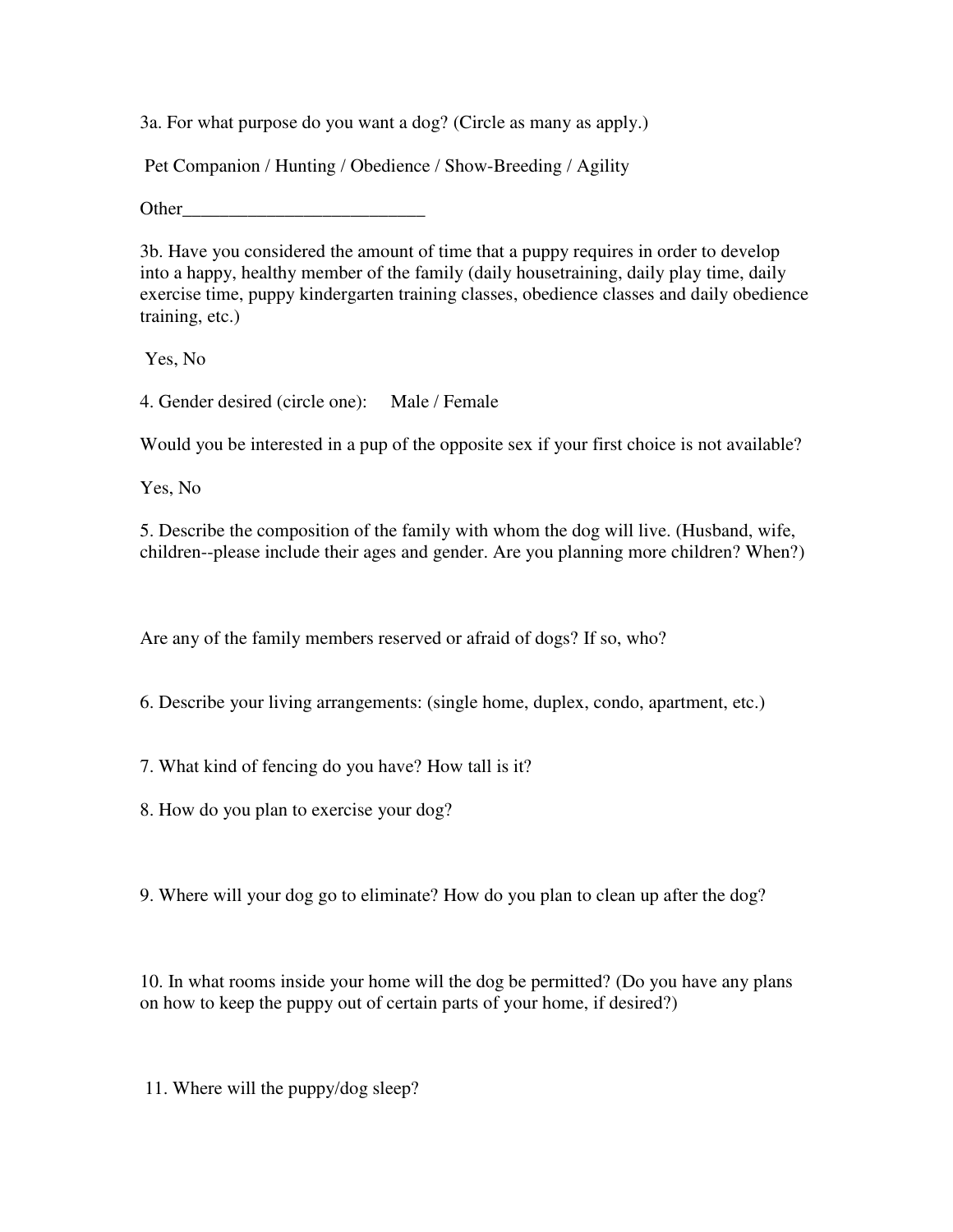12. Where will the dog stay when you are not home?

13. How many hours each work day will the dog be alone?

14. How many evening activities (church, sports, school, etc) do you and or any family member participate in during the week?

15. Are you familiar with crate training?

Yes, No

Would you be willing to acquire and use a crate?

Yes, No

16. About how often do you go away (mini- or major vacations)? Will the dog accompany you?

17. Who would care for the dog when you are away from home and it cannot accompany you (a dog kennel is an acceptable answer).

18. Have you ever owned a dog before? If yes, what kind, how old was it when it died, and how did it die?

19. Do you have a dog/dogs now?

Yes, No

Please describe:

20. Do any family members suffer from allergies to dogs or other pets?

Yes, No